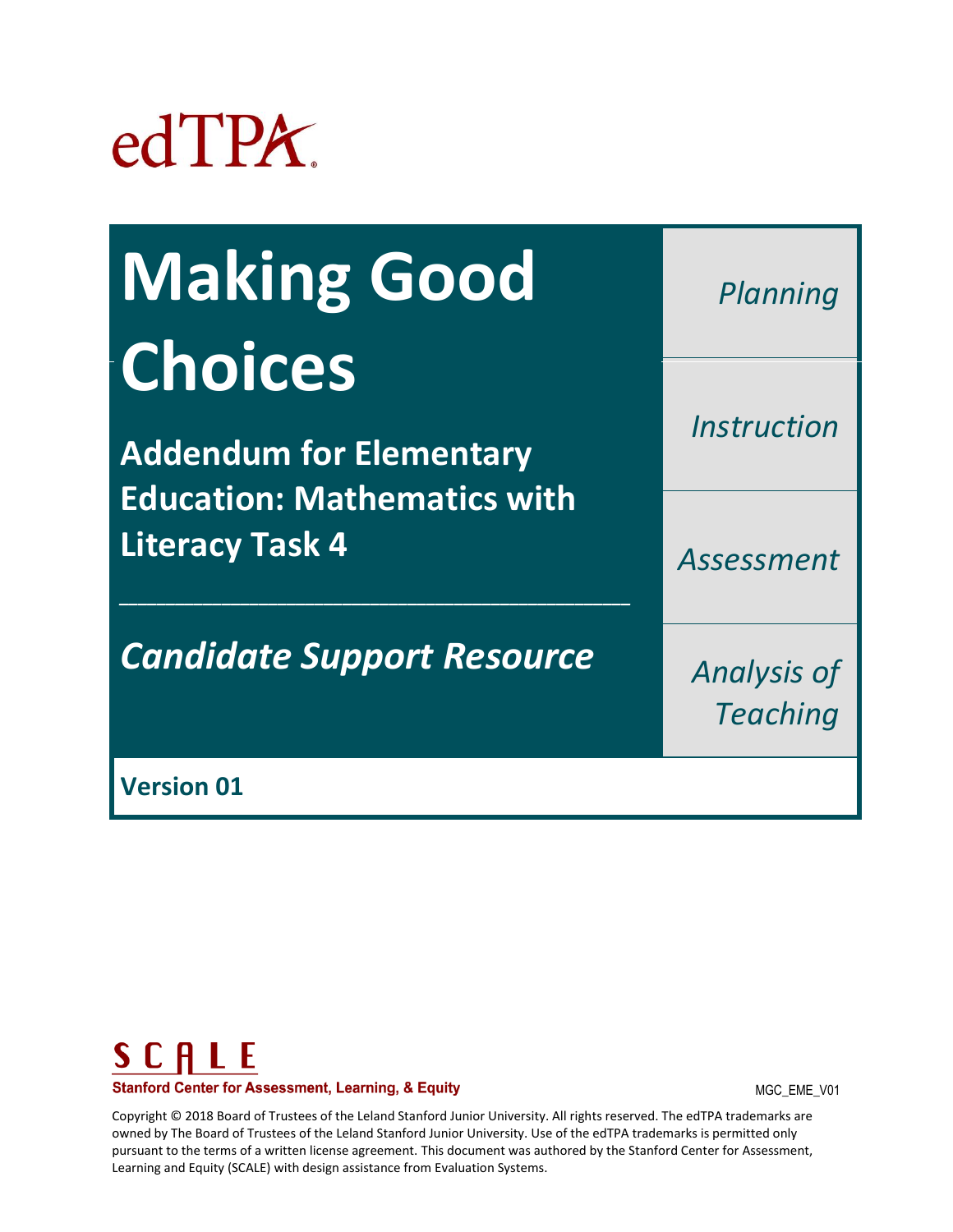# **Literacy Task 4: Assessing Students' Literacy Learning**

<span id="page-1-0"></span>**For the Literacy Task 4,** you will help choose or adapt a relevant formative assessment of student learning, analyze student work samples, and design and teach a re-engagement lesson focused on student needs. This task is only completed by candidates using the **Elementary Education: Mathematics with Literacy Task 4** Handbook.

## **Key Decisions**

|                            | Does Literacy Task 4 need to be completed in the same<br>$\bullet$                                       |  |
|----------------------------|----------------------------------------------------------------------------------------------------------|--|
|                            | classroom that I use for Tasks 1-3?                                                                      |  |
|                            | How do I select a class for the Literacy Task 4 context?<br>$\bullet$                                    |  |
|                            | Do I need to complete a new Context for Learning?                                                        |  |
|                            | How do I choose the central focus for Literacy Task 4?<br>$\bullet$                                      |  |
|                            | Do I need to teach the learning segment for Literacy<br>$\bullet$                                        |  |
| Literacy Task $4-$         | Task 4?                                                                                                  |  |
|                            | What kind of student formative assessment should I<br>$\bullet$                                          |  |
| <b>Setting the Context</b> | choose for my assessment?                                                                                |  |
|                            | In what format(s) can I submit the focus students' work<br>$\bullet$                                     |  |
|                            | samples?                                                                                                 |  |
|                            | What kind of evaluation criteria do I need for the<br>$\bullet$                                          |  |
|                            | formative assessment?                                                                                    |  |
|                            | How detailed does my lesson segment overview need<br>$\bullet$                                           |  |
|                            | to be?                                                                                                   |  |
|                            | What is the focus of the whole class analysis from the<br>$\bullet$                                      |  |
| <b>Analysis of Student</b> | formative assessment?                                                                                    |  |
| <b>Work-Whole Class</b>    | How detailed should the whole class analysis be?<br>$\bullet$                                            |  |
|                            | How do I choose the focus students for the re-<br>$\bullet$                                              |  |
|                            | engagement lesson?                                                                                       |  |
| <b>Analysis of Student</b> | What am I looking for when I analyze the student work<br>$\bullet$                                       |  |
| <b>Work-Focus Students</b> | of the three focus students from the original learning                                                   |  |
|                            | segment?                                                                                                 |  |
|                            |                                                                                                          |  |
|                            | What does it mean to re-engage students?<br>$\bullet$<br>What should I think about when planning the re- |  |
| Re-engagement              | $\bullet$<br>engagement lesson?                                                                          |  |
|                            |                                                                                                          |  |
|                            | How much detail do I need to include in the lesson plan<br>$\bullet$                                     |  |
|                            | for the re-engagement lesson?                                                                            |  |
|                            | How do I design and/or choose the assessment for the<br>$\bullet$                                        |  |
|                            | re-engagement lesson?                                                                                    |  |
|                            | How will I use the work samples for the re-engagement                                                    |  |
|                            | lesson?                                                                                                  |  |
|                            | How do I determine the effectiveness of my re-                                                           |  |
|                            | engagement lesson?                                                                                       |  |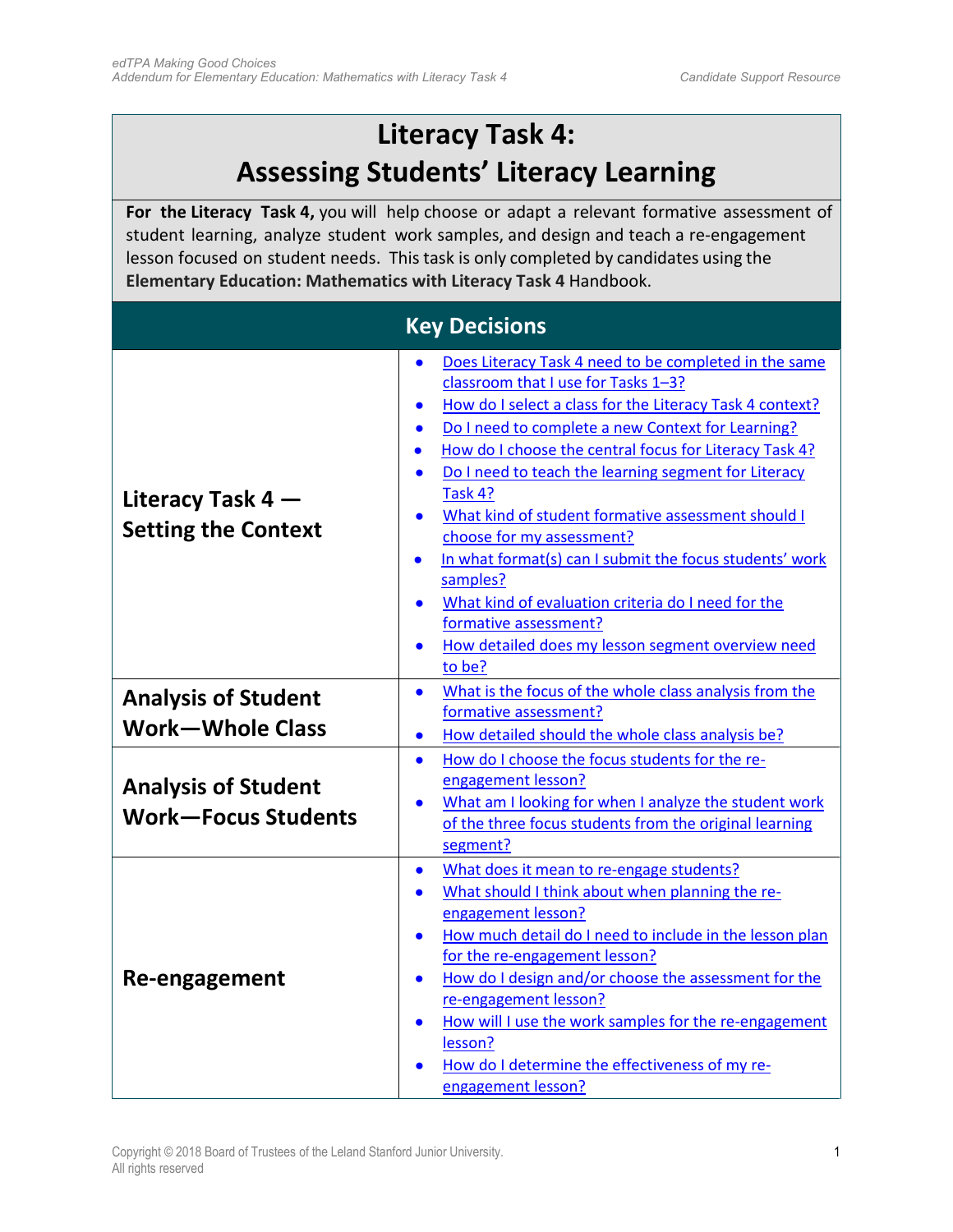# <span id="page-2-0"></span>**Literacy Task 4—Setting the Context**

#### *Does Literacy Task 4 need to be completed in the same classroom that I use for Tasks 1–3?*

Literacy Task 4 can be completed in the same classroom as the Mathematics tasks *OR* it can be completed in a different classroom or fieldwork setting. Regardless of where you complete Literacy Task 4, you must complete the Elementary Literacy Task 4 Context for Learning Information. Be sure to read the handbook for elaborated directions on completing Task 4.

**NOTE:** The order in which you complete the Mathematics Tasks (Tasks 1–3) or the Literacy Task (Task 4) does not matter, but **the entire Elementary Education: Mathematics with Literacy Task 4 (Tasks 1–4)** must be submitted at the same time for official scoring during the same scoring/submission window.

[Back to Literacy Task 4 Key Decisions Chart](#page-1-0)

#### *How do I select a class for the Literacy Task 4 context?*

Literacy Task 4 can be completed in a fieldwork or student teaching placement. If the placement includes more than one class, select only one class for this task. You may work with the whole class or a group of at least 4 students. When selecting a class or group of students, please note that you will be selecting work samples that show students who have a common struggle related to the essential literacy strategy and related skills. With that in mind, working with a group size that is too small (4–8) usually limits the opportunities to identify three students who share a common struggle. It will be beneficial to work with a heterogeneous group or class of students, allowing you to write a comprehensive analysis and identify the three focus students who share a common struggle.

[Back to Literacy Task 4 Key Decisions Chart](#page-1-0)

#### *Do I need to complete a new Context for Learning?*

The Context for Learning needs to match the class/group that you are using for your Literacy Task 4. If the class/group is the same class/group included in your Mathematics Tasks 1–3 and you already completed a Context for Learning for Tasks 1–3, you may copy and paste the responses that are not related to mathematics. Please be sure to note and respond to the required literacy-specific prompts.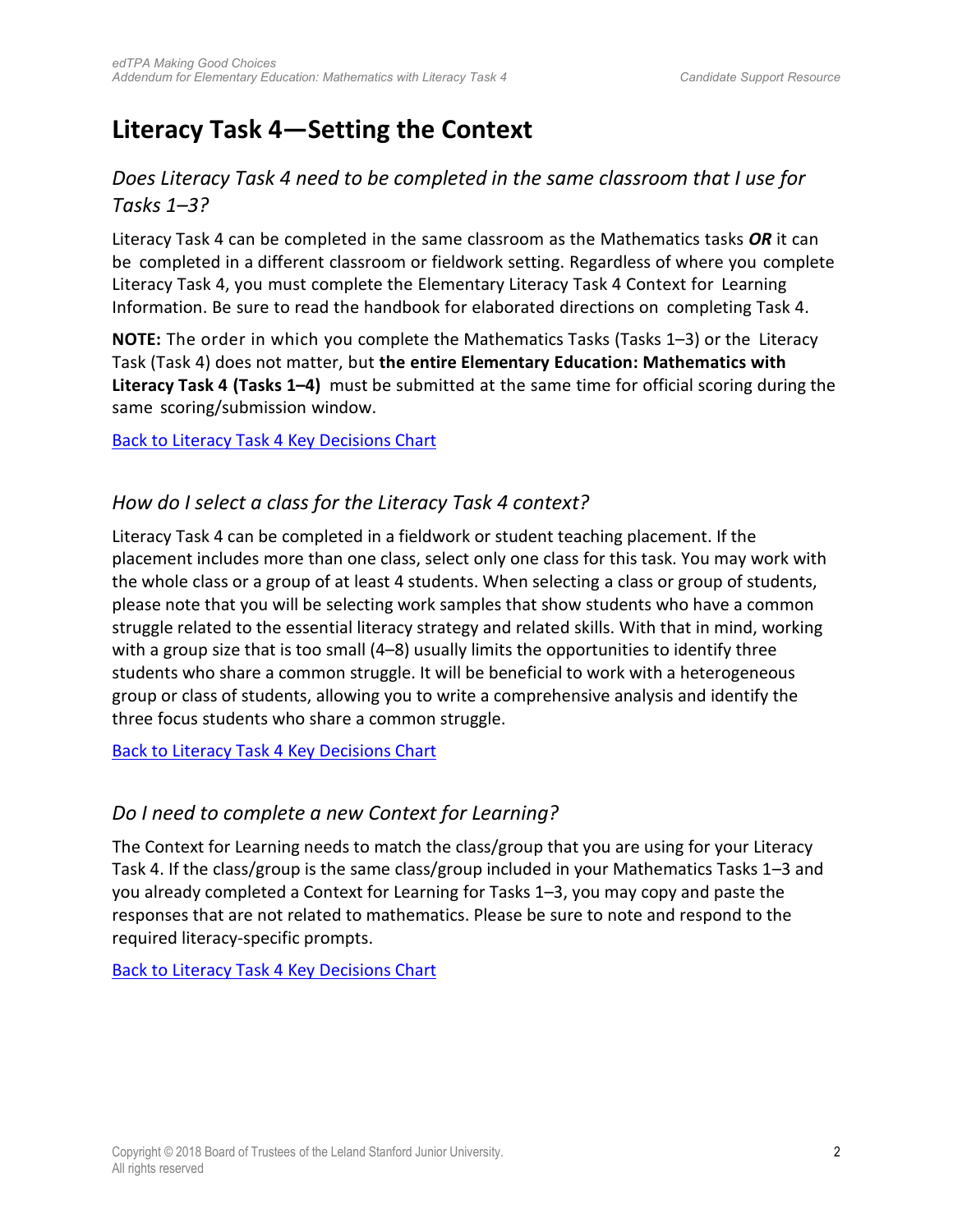## <span id="page-3-0"></span>*How do I choose the central focus for Literacy Task 4?*

Literacy Task 4 requires you to describe a learning segment and select a formative assessment based on an essential literacy strategy and related skills for comprehending or composing text. The central focus for this task will be the subject-specific content you are teaching as it relates to the strategy and related skills. For example, the central focus is interpreting the characters, specifically the roles they play, in *Sarah, Plain and Tall.* 

Choose a specific essential literacy strategy and related skills for comprehending or composing text that students **have not yet mastered**. This strategy and related skills can be taught through any literacy topic that relates to your students' learning needs and should include learning tasks that will allow students to develop the strategy and related skills. Prior to teaching your re-engagement lesson, the students will participate in the learning segment, and you will select a formative assessment to analyze.

[Back to Literacy Task 4 Key Decisions Chart](#page-1-0)

## *Do I need to teach the learning segment for Literacy Task 4?*

The Literacy Task 4 learning segment can be taught by either you *OR* the cooperating teacher. Task 4 is designed to occur either when the candidate has primary responsibility for literacy instruction in the task *OR* when the candidate is teaching occasional lessons. Therefore, the learning segment should be taught by whomever has the primary responsibility for literacy instruction at that time. If you are *not* teaching the learning segment and/or lesson, you must be involved in choosing and/or adapting the formative assessment that will be used to complete Task 4. Regardless of whether or not you teach the learning segment and/or the lesson in which the formative assessment is given, **you must teach the re-engagement lesson.**

[Back to Literacy Task 4 Key Decisions Chart](#page-1-0)

## *What kind of student formative assessment should I choose for my assessment?*

The formative assessment that you choose should provide student work on developing literacy learning across the class related to the essential literacy strategy and related skills at a point in the learning segment. An assessment at the end of the learning segment will usually provide the strongest evidence of student learning, but you may choose any formative assessment from any point within the learning segment. You want to make sure that the students have the opportunity to show their use of the essential literacy strategy and related skills on the assessment. Formative assessments might ask students to provide retellings or summaries, quick writes, writing samples, reading responses, journal entries, graphic organizers. **The formative assessment must show the work of individual students, not group work.**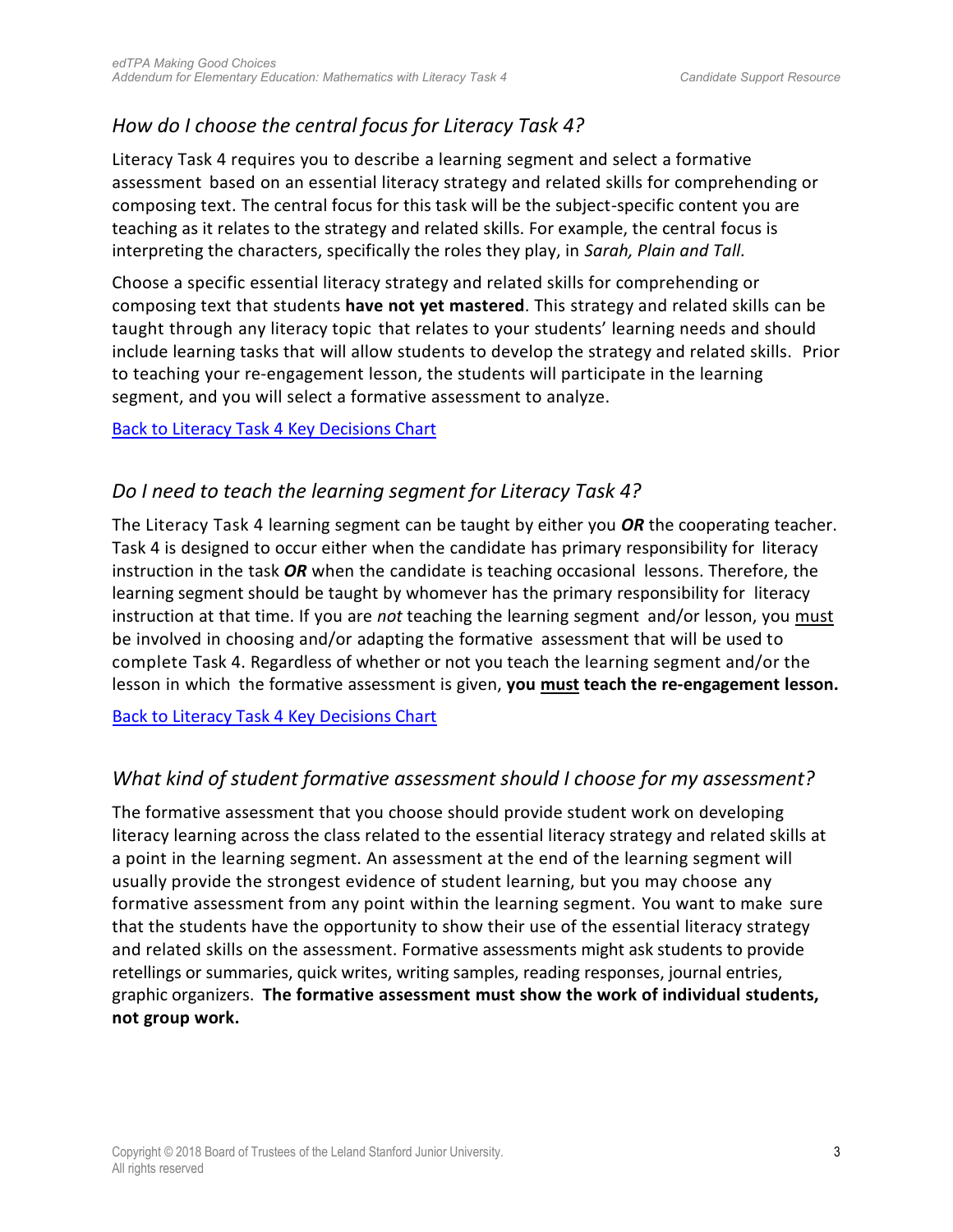<span id="page-4-0"></span>The formative assessment should be challenging enough that it will allow at least some of the students in the class to show areas of need (struggle, misconception, and/or misunderstanding). Because you will be selecting three focus students who have an area of need related to the essential literacy strategy and related skills for comprehending or composing text, **make sure that the formative assessment will show differences in student skills and understandings related to the central focus.**

[Back to Literacy Task 4 Key Decisions Chart](#page-1-0) 

## *In what format(s) can I submit the focus students' work samples?*

Focus student work samples must capture students' actual work. Student work samples can be submitted in written and/or video form. If the assessment allows students to write a response that shows their use of the essential literacy strategy and related skills, then you will collect written samples of student work for analysis. After analysis and selection of the three focus students, you may upload the written work sample for each of the three focus students. If it is necessary to capture the students' actual work as a video recording (e.g., retelling, character analysis during a small group literature discussion, a student's explanation of his/her drawing of part of a story), you will upload video clip(s) showing each student's oral work sample. You may also upload any written work that accompanies the video evidence (e.g., an anecdotal record of an observation during literature discussion, a student's picture of the setting, a series of pictures that a student glued down prior to an oral retelling). Regardless of the type of evidence you have for a focus student work sample, make sure that it shows actual student work, and not just a teacher record or anecdotal notes of the assessment.

[Back to Literacy Task 4 Key Decisions Chart](#page-1-0) 

## *What kind of evaluation criteria do I need for the formative assessment?*

You need to define evaluation criteria **specific** to the essential literacy strategy and related skills for comprehending or composing text that you are assessing. When listing the evaluation criteria, think about the specific **skills and understandings** that students need to be successful on the formative assessment. You will analyze the formative assessment results based on the specific evaluation criteria that you identify. The evaluation criteria should go beyond counting the number of correct responses that a student has and should list specific skills and understandings, such as: "*Identifies the characters, setting, and main events in the story they read; can write a complete sentence when describing the character; can sequence the events of the story."*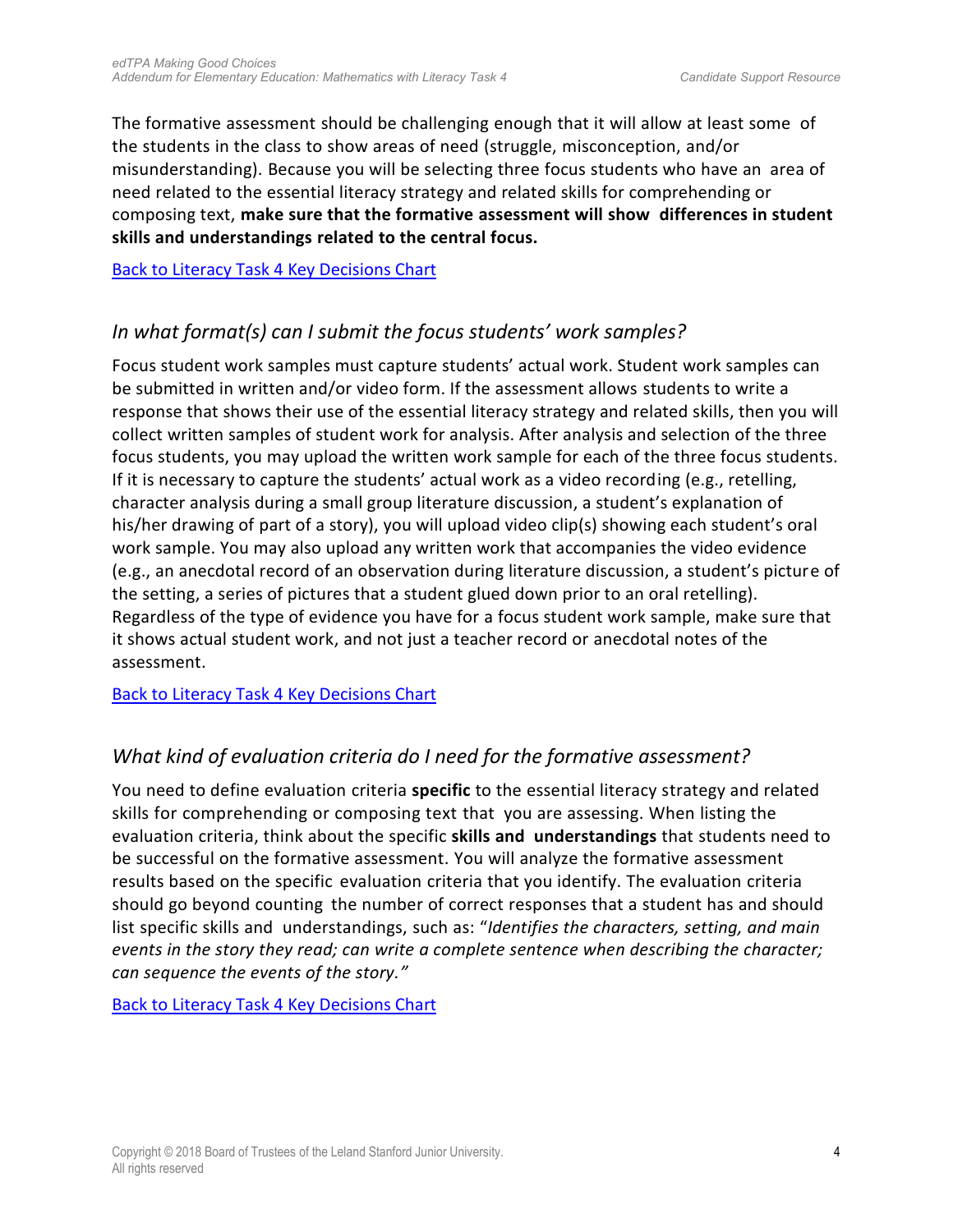#### <span id="page-5-0"></span>*How detailed does my lesson segment overview need to be?*

In contrast to the lesson plans you created for the Elementary Mathematics learning segment (Task 1), your overview of the lesson segment for Literacy Task 4 should be **brief**, with just enough detail so that the scorer can understand what the learning segment entails. You do not submit lesson plans for Task 4. **Be sure to address all sections of the Elementary Literacy Task 4 Learning Segment Overview template**, while making sure that your completed overview is no longer than **2 pages in length**. It is best to **keep your overview simple**.

[Back to Literacy Task 4 Key Decisions Chart](#page-1-0)

# **Analysis of Student Work—Whole Class**

## *What is the focus of the whole class analysis from the formative assessment?*

The analysis of the whole class will allow you to identify the students' use of the essential literacy strategy and related skills for comprehending and composing text related to the central focus. In this analysis, you will **identify a specific literacy strategy and/or related skill where students struggled** (this can be a whole class struggle or a small group struggle).

[Back to Literacy Task 4 Key Decisions Chart](#page-1-0) 

#### *How detailed should the whole class analysis be?*

You are looking for patterns in the evidence—that is, consistencies among student responses both in terms of what students got right and what they got wrong. When describing student work, you will need to go beyond identifying what the class got right or wrong or listing how many students met a specific criteria and how many did not. **You will need to look at the students' work both for evidence of what they can and cannot do, have learned and understand, and/or struggled with and for evidence of any literacy-related errors, confusions, and partial understandings in relation to the essential literacy strategy and related skills for comprehending or composing text.** You are also looking for consistencies within students' errors (e.g., the same types of mistakes being made).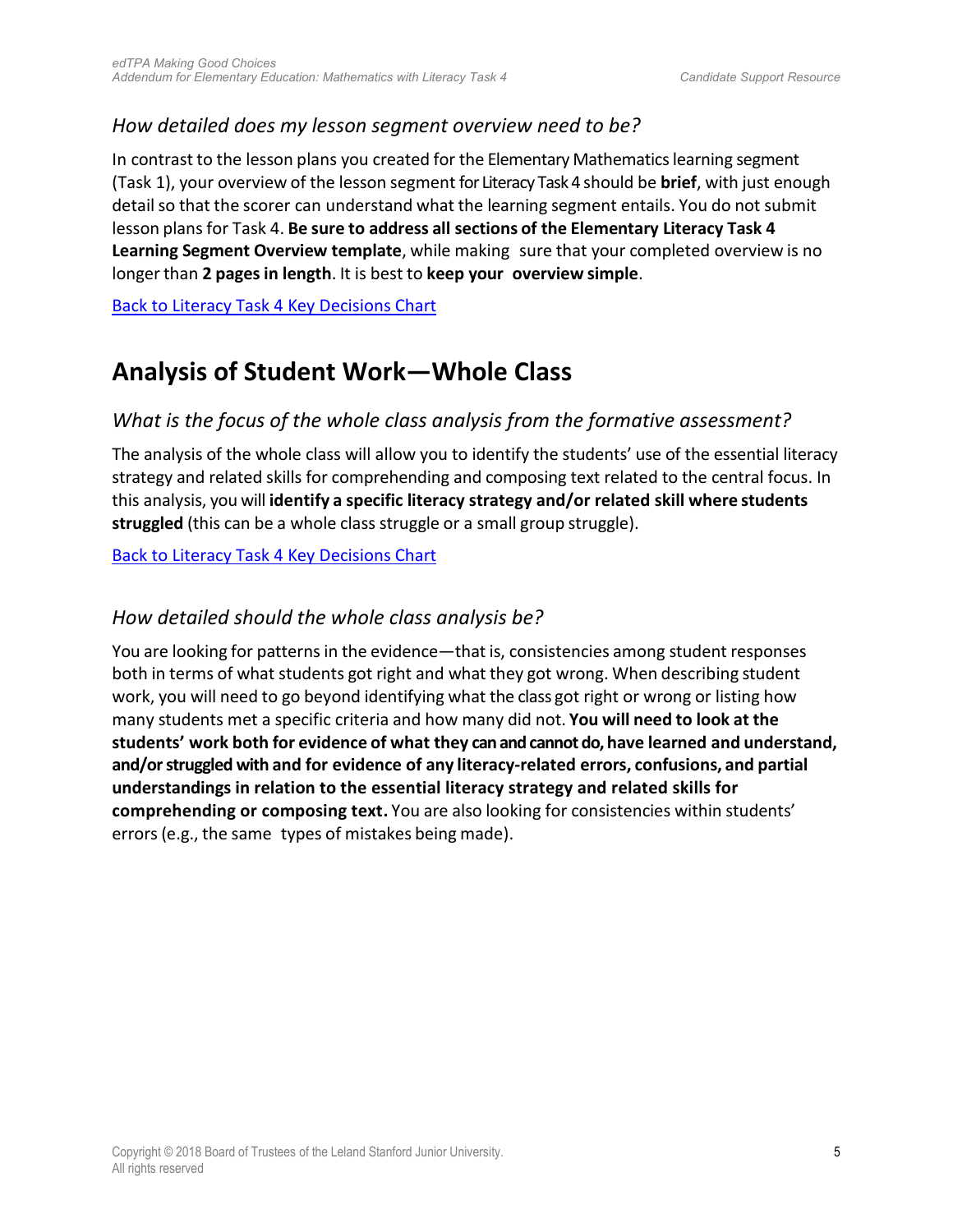<span id="page-6-0"></span>There are two types of patterns that you should look for: qualitative patterns and quantitative patterns. Quantitative patterns of learning are patterns (consistencies) in the number of similar correct responses or errors across or within student assessments. Qualitative patterns of learning describe the specific literacy skills, understandings and/or misunderstandings, partial understandings, and/or attempts of a literacy skill that underlie the students' use of the essential literacy strategy and essential skills. When discussing patterns of learning across the whole class, be sure to **provide specific, concrete examples from the whole class summary to support your assertions**. Do not merely cite frequencies of student responses or describe general understandings/misunderstandings in their responses—always include examples and evidence from your whole class data analysis. For example,

- Many students showed that they could . . . .
- When looking at the whole class summary, we can see . . . .
- As seen in the whole class graphic summary, many students did not  $\dots$ .

#### Back to [Literacy Task 4 Key Decisions Chart](#page-1-0)

# **Analysis of Student Work—Focus Students**

#### *How do I choose the focus students for the re-engagement lesson?*

From the whole class analysis, identify a specific need (struggle, misconception, and/or misunderstanding) that the whole class or a group of students have. Select three student work samples that provide evidence of this specific struggle (e.g., partial attempts, confusions, partial understandings); these three students will be your focus students.

[Back to Literacy Task 4 Key Decisions Chart](#page-1-0) 

## *What am I looking for when I analyze the student work of the three focus students from the original learning segment?*

You will analyze the three focus student work samples, **specifically looking at evidence of their common struggle, and explain how their struggle is related to the essential literacy strategy and related skills for comprehending or composing text**. For example, if the identified struggle was with writing a concluding sentence, you would look at work samples to see what the students' errors tell you about their use of a conclusion in a narrative. You would point to a specific example of an error in the student work (student didn't describe the resolution of the problem in the plot, but just wrote "The End") and relate it to the skills and understanding needed (be able to write the end of a narrative story).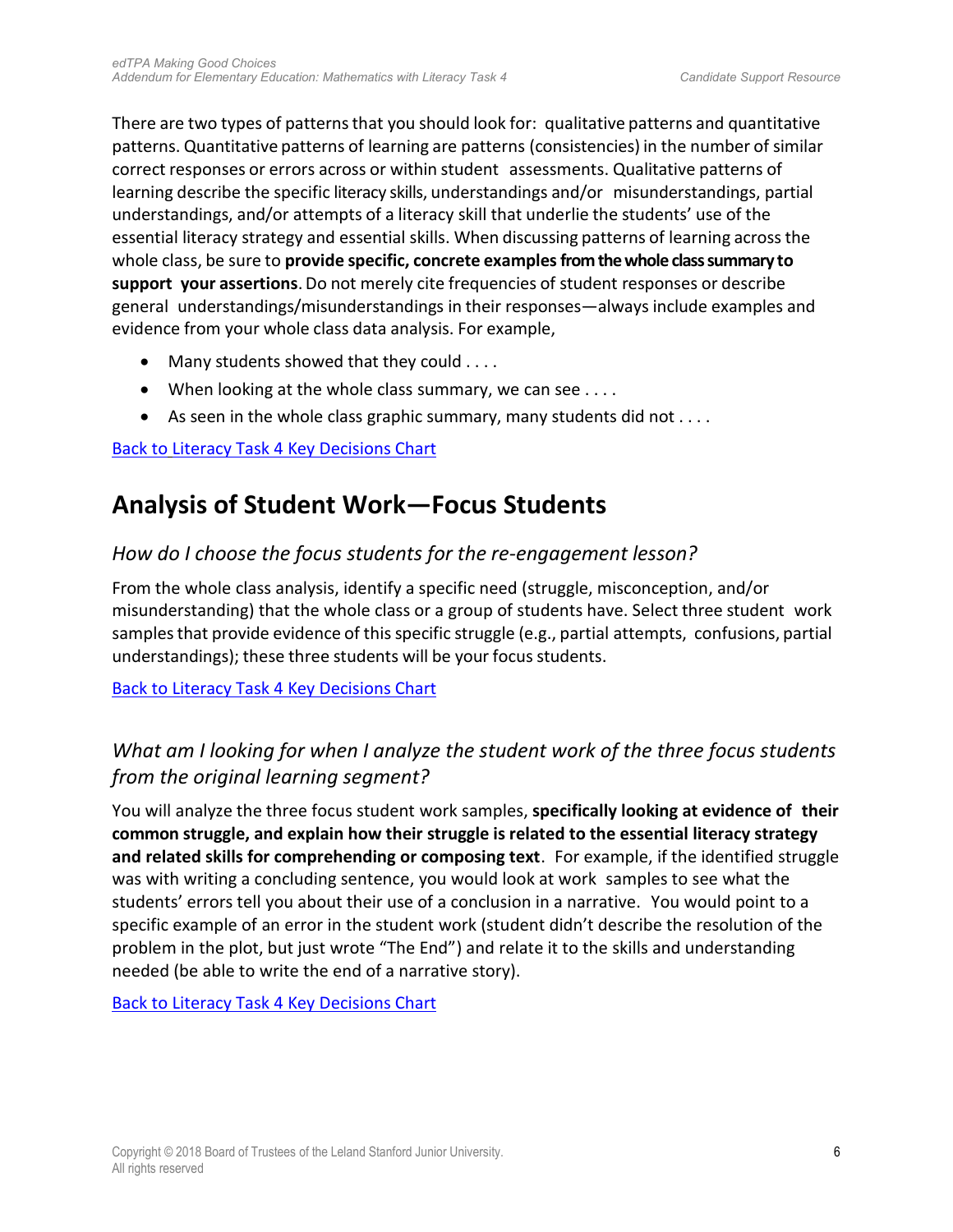# <span id="page-7-0"></span>**Re-engagement**

#### *What does it mean to re-engage students?*

A key aspect of effective teaching involves responding to student needs that surface during instruction. Teachers may respond by building upon what students already learned in order to extend/deepen their knowledge or by revisiting a topic taught in the lesson (or a previous lesson) that may not yet be fully understood by the students. When revisiting a topic, effective teachers **use a different approach**, with the assumption that the first approach did not work for all of the students. Teachers of literacy re-engage students by implementing different instructional strategies and using different texts or models while either correcting misconceptions or deepening understandings. For Literacy Task 4, **you must re-engage the students in the area of struggle that you identified in the analysis** of the focus student work samples.

[Back to Literacy Task 4 Key Decisions Chart](#page-1-0) 

#### *What should I think about when planning the re-engagement lesson?*

For Literacy Task 4, you will **use the student struggles (e.g., misunderstandings, partial understandings) that you identified in your analysis of the three student work samples, set a learning objective, and design a re-engagement lesson**, as described in the handbook, to address those struggles. You may teach the re-engagement lesson to the three students (your focus students) one-on-one, in a small group, or with the whole class. You will then collect work samples from the three students to submit as artifacts (i.e., evidence) that support your analysis of the effectiveness of the re-engagement lesson. **Your instruction during the re-engagement portion of the task must specifically respond to the student needs that surfaced in the original work samples.** As you plan your re-engagement lesson, keep in mind that in the commentary you will need to evaluate the effectiveness of your instruction and how student learning changed.

**There are a number of approaches for re-engagement, but whatever approach is chosen should be driven by the analysis of student learning depicted in specific examples in the three focus students' original work samples.**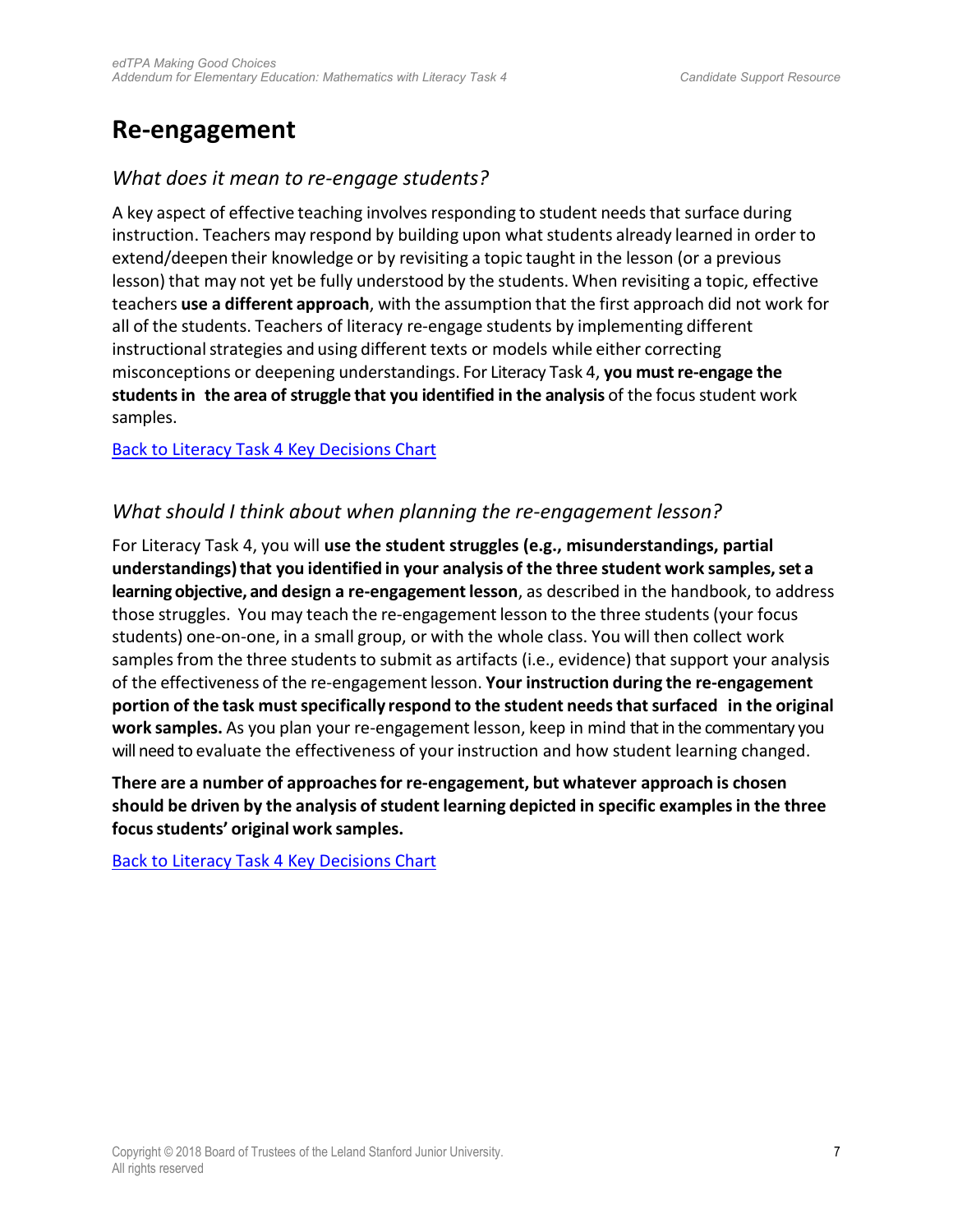## <span id="page-8-0"></span>*How much detail do I need to include in the lesson plan for the re-engagement lesson?*

The lesson plan for the re-engagement lesson should provide enough detail that the scorer can see that the lesson

- 1) deals with the same struggle identified during the analysis of the focus student work; and
- 2) uses a different approach than the original lessons in the learning segment overview. The re-engagement lesson plan must include a learning objective/goal, the related content standards, the strategies and learning tasks to engage students, the representations or materials to be used, and the assessment(s) to monitor student learning during the reengagement lesson.

#### [Back to Literacy Task 4 Key Decisions Chart](#page-1-0)

## *How do I design and/or choose the assessment for the re-engagement lesson?*

The assessment for the re-engagement lesson must show individual student work that relates to the identified area of struggle. Students should have an opportunity to show new learning specifically related to the area of struggle. The assessment should provide opportunities for students to demonstrate use of the essential literacy strategy and/or related skill for comprehending or composing text. Formative assessments might ask students to provide retellings or summaries, quick writes, writing samples, reading responses, journal entries, graphic organizers. **Student work samples** can be submitted either as written samples or video clips and must show actual student work; they cannot just be candidate notes taken during an assessment or a transcription of a student response.

Focus student work samples must capture students' actual work. Student work samples can be submitted in written and/or video form. If the assessment allows students to write a response that shows their use of the essential literacy strategy and related skills, then you will collect written samples of student work for analysis. After analysis and selection of the three focus students, you may upload the written work sample for each of the three focus students. If it is necessary to capture the students' actual work as a video recording (e.g., retelling, character analysis during a small group literature discussion, a student's explanation of his/her drawing of part of a story), you will upload video clip(s) showing each student's oral work sample. You may also upload any written work that accompanies the video evidence (e.g., an anecdotal record of an observation during literature discussion, a student's picture of the setting, a series of pictures that a student glued down prior to an oral retelling). Regardless of the type of evidence you have for a focus student work sample, make sure that it shows actual student work, and not just a teacher record or anecdotal notes of the assessment.